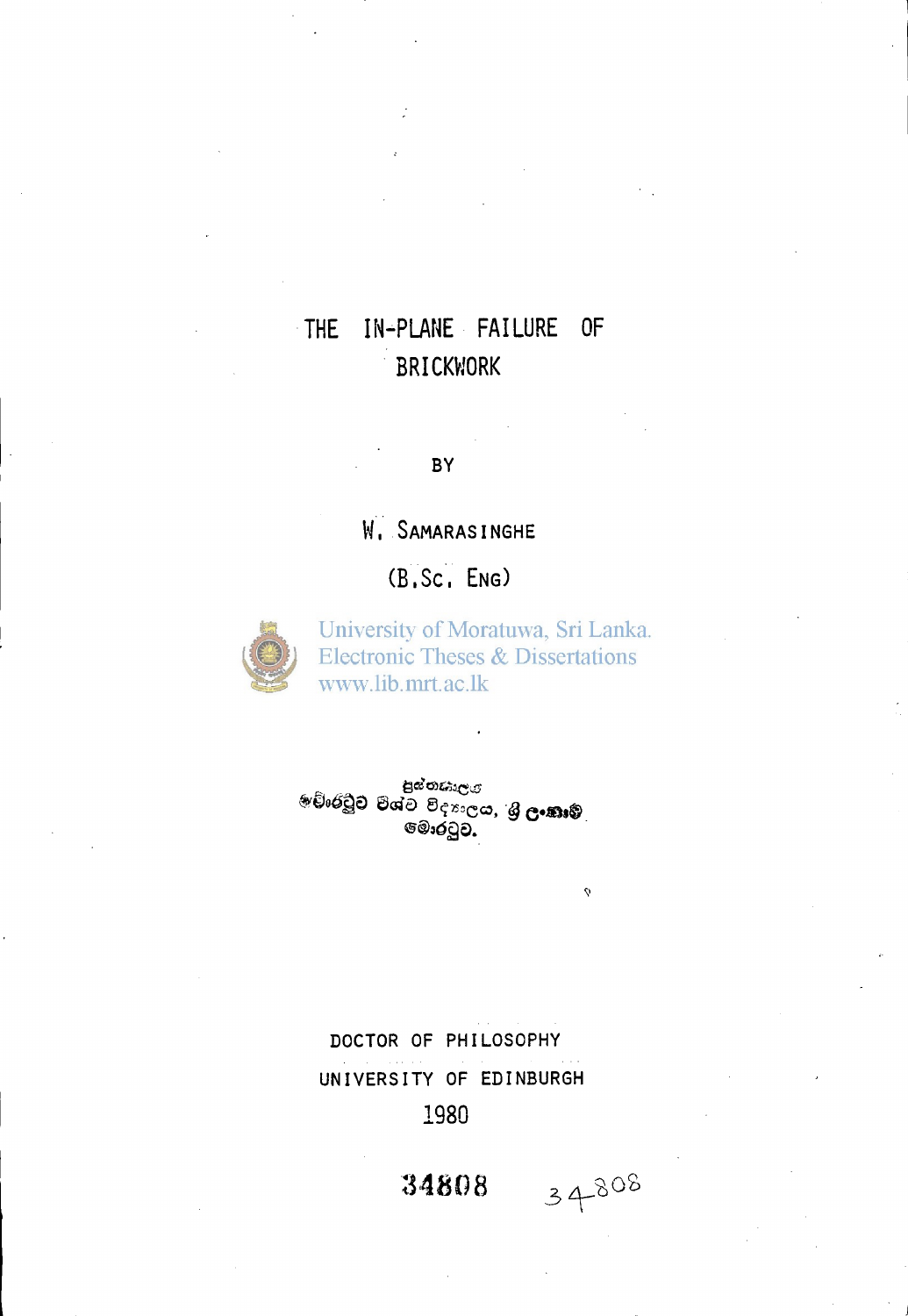#### PREFACE

This thesis is the result of a three-year research work for the degree of doctor of philosophy in the Department of Civil Engineering and Building Science, University of Edinburgh since October 1977.

During this period three papers have been accepted for publication. The titles are as follows:

- 1. "The In-plane Failure of Masonry An Overview" Co-authors A.W. Page and A.W. Hendry, A paper to be presented for the "Seventh International Symposium on Load Bearing Brickwork", November 1980. University of Moratuwa, Sri Lanka. 2. "Strength cf Brought Charger Brissontal Stresses" Cowww.lib.mrt.ac.lk<br>author A.W. Hendry, A paper to be presented for the "Seventh International Symposium on Load Bearing Brickwork", November 1980.
- 3. "On the Failure of Masonry Shear Walls" Co-authors A.W. Page and A.W. Hendry, International Journal of Masonry Construction, June 1980, Vol. 1, No. 2.

It is declared that the thesis has been composed by the author himself, and all the work and results in the thesis have been carried out and achieved solely by him under the supervision of Professor A.W. Hendry, unless otherwise stated.

Edinburgh, September 1980

Mamarasinghe

W. Samarasinghe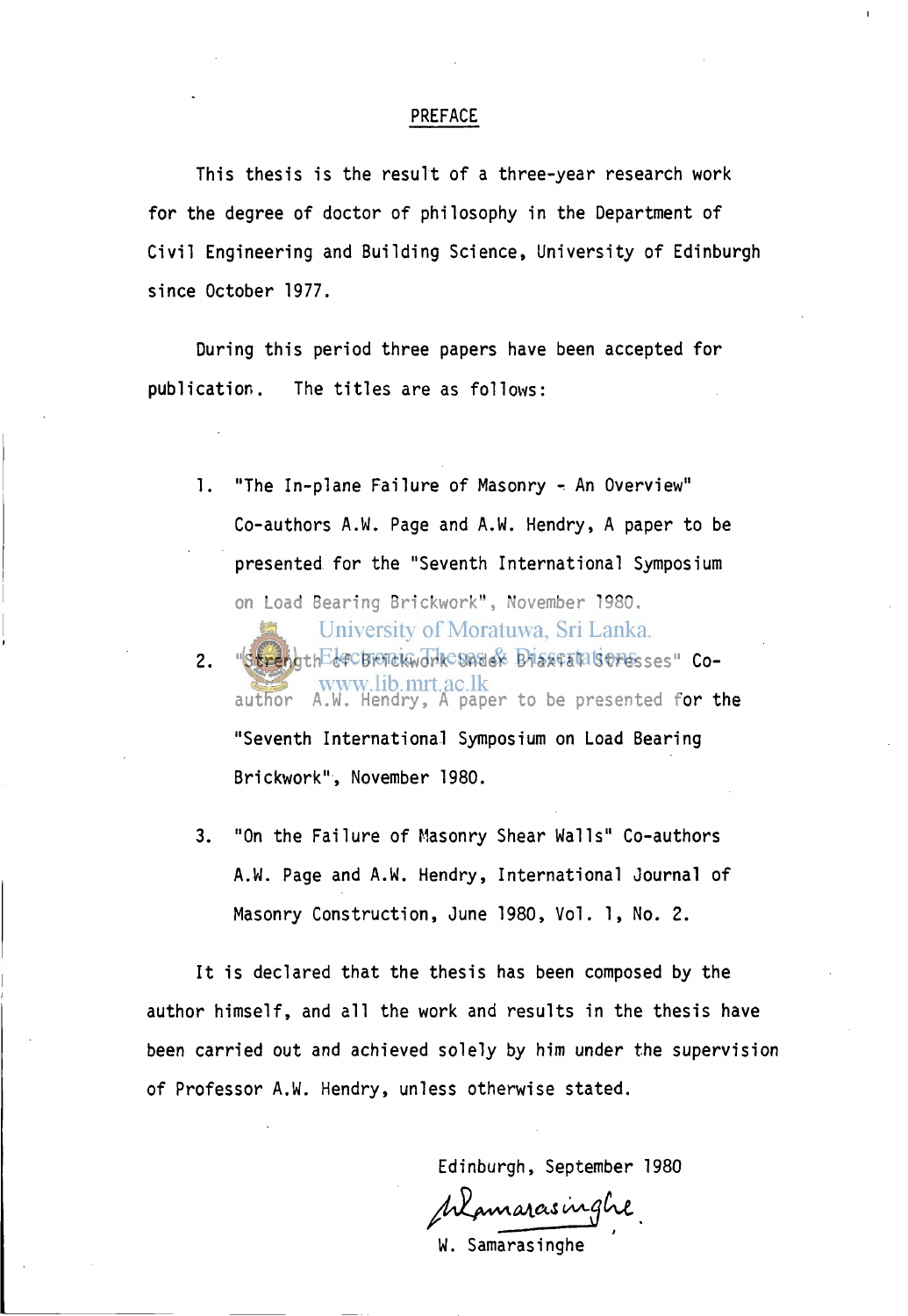#### ABSTRACT

This thesis presents the results of an experimental investigation into the strength of brickwork under biaxial tension-compression. Since there is insufficient experimental evidence available on the strength of brickwork under biaxial stress to explain the behaviour of brick masonry walls under in-plane loads, experiments were carried out on one-sixth scale model brickwork panels under uniform stress conditions. An idealized failure surface is suggested based on experimental results, and the effect of shear bond strength and tensile bond strength on the results is discussed.

An iterative plane stress finite element computer programme incorporating the above Thiornation is unsed to simulate the in-plane behaviour of brickwork. Brickwork. British treated as an elastic, isotropic material with limited capacity when stressed in a state of biaxial tension-compression. The model reproduces the non-linear behaviour of masonry produced by progressive cracking. Shear wall tests have been used to test the validity of the analytical model. Sensitivity analysis of the elastic constants used in the model are performed to illustrate their influence on the calculated stresses.

The influence of the stress distribution on shear wall behaviour, and the derivation of a failure criterion for local failure in masonry shear walls, are described. This criterion, in terms of the vertical stress and shear stress at a point, has been derived for particular values of horizontal stress from the three dimensional surface mentioned above. The effect of the shape of the specimen, testing technique, and boundary conditions on the shear strength of masonry panels is discussed.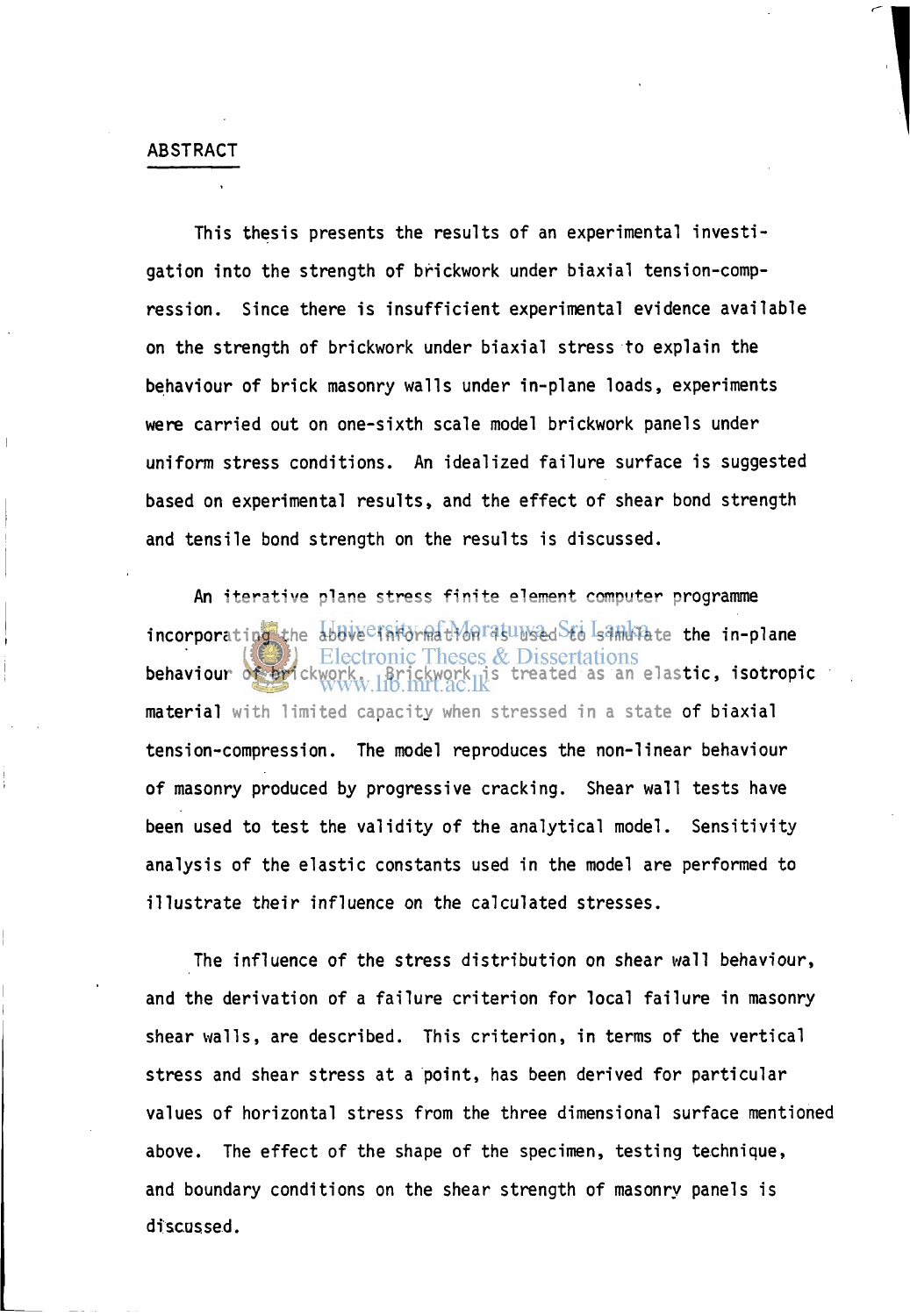#### ACKNOWLEDGEMENT

The author is gratefully indebted to a number of persons and parties who have helped, criticised, financed, encouraged and typed during the three years of this project.

In particular, the author is grateful to the British Council (Technical Coorporation Training Department) and members of his family for their financial support and encouragement during the period of this research. Thanks are also due to the authorities in the University of Moratuwa, Sri-Lanka, for granting leave to continue this study. Special thanks are due to Professor D.S. Wijeyesekara, Dean of the Faculty of Engineering and Architecture, University of Moratuwa, Sri-Lanka, for his warm encouragement and understanding fthroughout the whole aperiod of Electronic Theses & Dissertations work. www.lib.mrt.ac.lk

To Professor A.W. Hendry, Head of the Department of Civil Engineering and Building Science, University of Edinburgh, the author owes very special thanks for his kindness, generosity, encouragement and invaluable advice on every occasion.

Dr. S.R. Davies (University of Edinburgh) and Dr. A.W. Page (University of Newcastle, Australia) are gratefully acknowledged for their constructive advice, suggestions and interest during the period of developing the computer model.

Within the Department of Civil Engineering and Building Science at the University of Edinburgh the author wishes to thank the technical staff for their help with the experiments and photography. Thanks are also due to Dr. B.P. Sinha and Dr. R. Royles and the past and present fellow post-graduate students for their help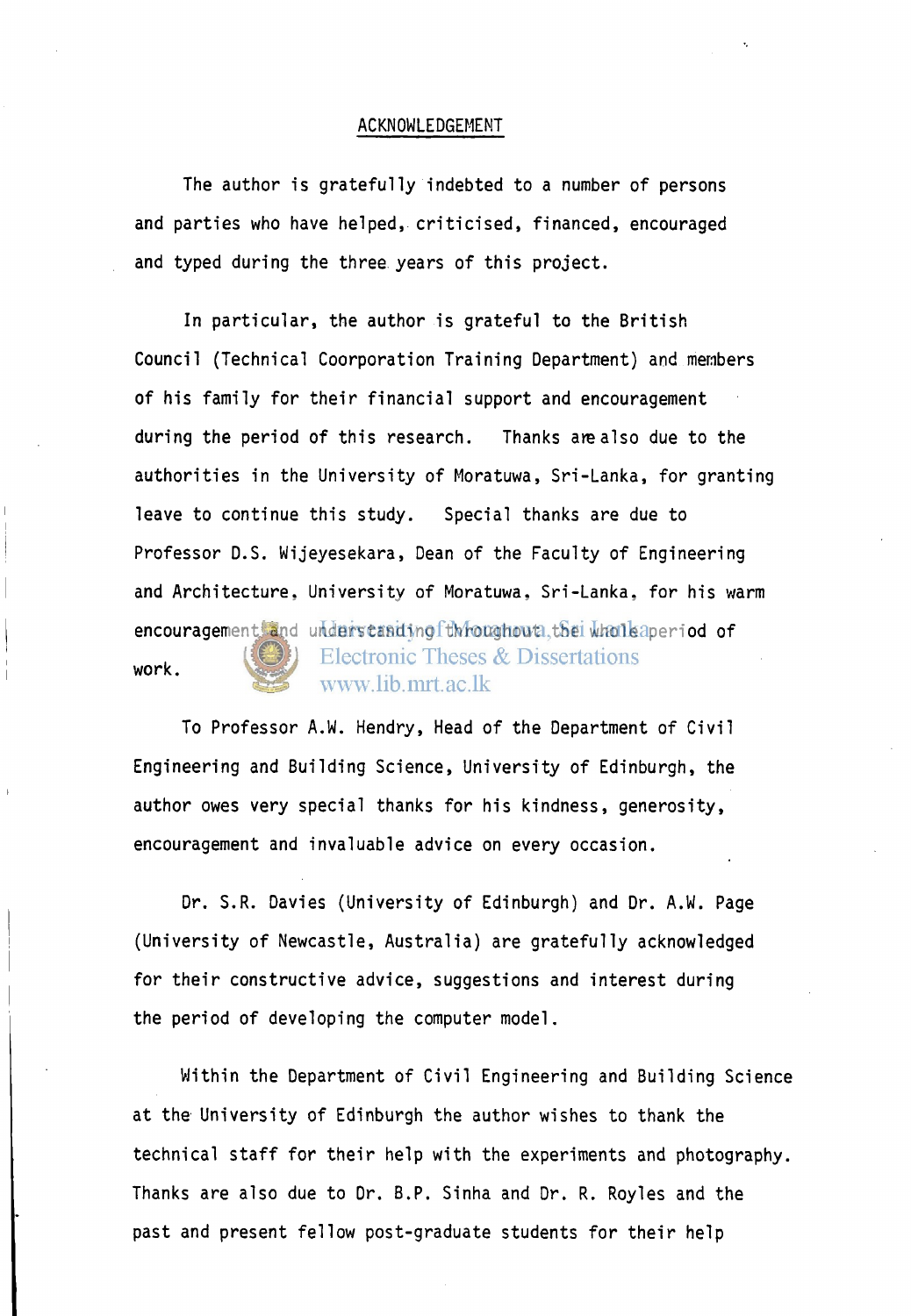on several occasions.

The British Ceramic Research Association is thanked for providing model bricks for the experimental programme.

Mrs. E. Wagner and Mr. and Mrs. W.H.R. Laird are deeply appreciated for reading the typed manuscript, and for their generosity, hospitality, kindness and encouragement during the author's stay in Edinburgh.

Finally the author is thankful to Miss Gillian Erskine and Mrs. Liz Paterson who turned tangled notes into a tidy typescript in a short time.



University of Moratuwa, Sri Lanka. Electronic Theses & Dissertations www.lib.mrt.ac.lk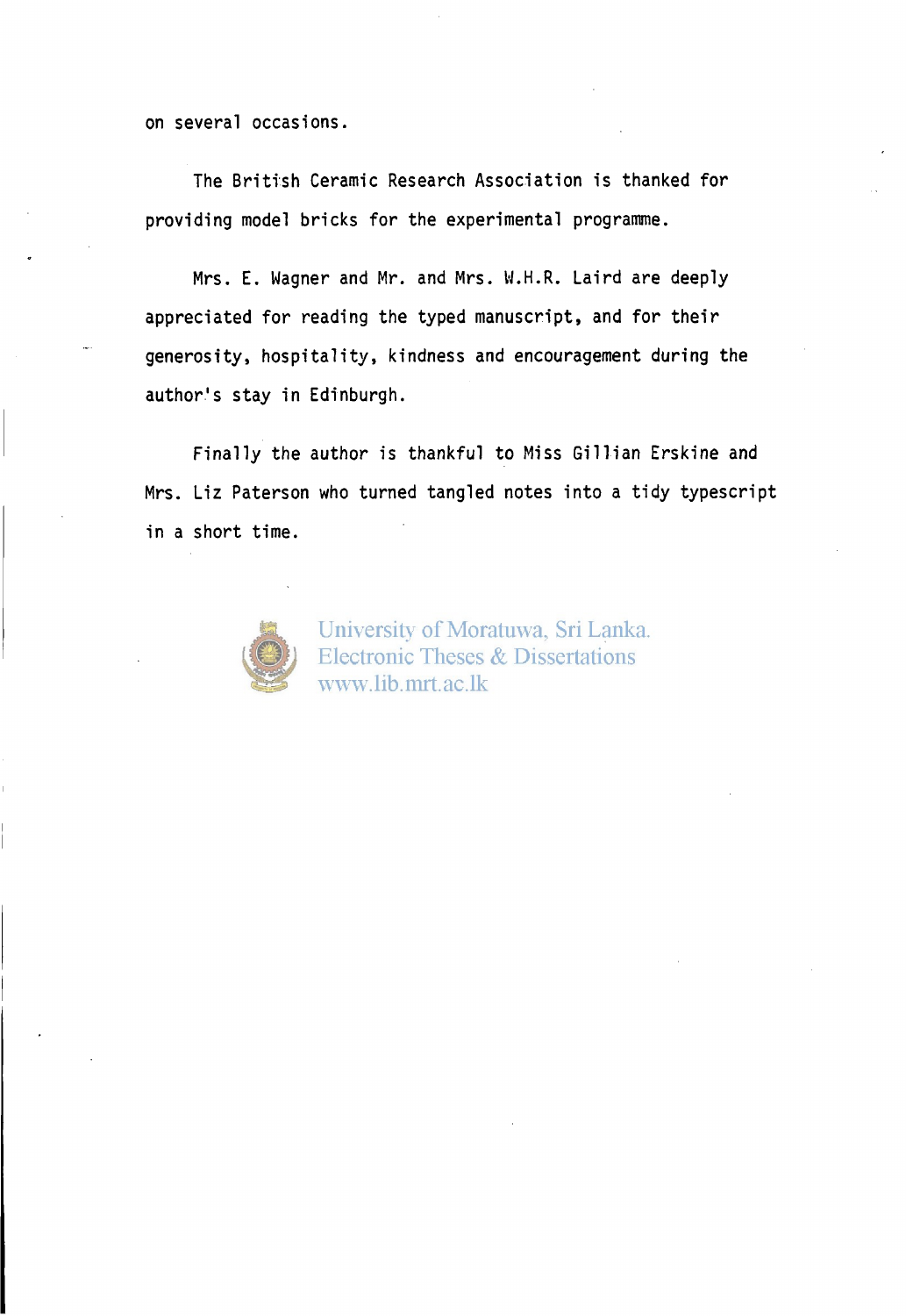**CONTENTS** 

|    |                                                                                                                                                                                                                                                                                                                                                                                                                                                                                       | Page                                                           |
|----|---------------------------------------------------------------------------------------------------------------------------------------------------------------------------------------------------------------------------------------------------------------------------------------------------------------------------------------------------------------------------------------------------------------------------------------------------------------------------------------|----------------------------------------------------------------|
|    | LIST OF FIGURES<br>LIST OF TABLES<br><b>NOTATION</b>                                                                                                                                                                                                                                                                                                                                                                                                                                  | (iv)<br>(vi)<br>(vii)                                          |
| 1. | INTRODUCTION                                                                                                                                                                                                                                                                                                                                                                                                                                                                          | 1                                                              |
| 2. | REVIEW OF IN-PLANE BEHAVIOUR OF BRICKWORK                                                                                                                                                                                                                                                                                                                                                                                                                                             | 8                                                              |
|    | 2.1 INTRODUCTION<br>2.2 ANISOTROPIC NATURE OF BRICKWORK<br>2.3 FAILURE OF MASONRY IN TERMS OF PRINCIPAL STRESSES<br>2.4 SPECIFIC CASES COVERED BY A BIAXIAL STRENGTH ENVELOPE<br>2.4.1 Failure of Masonry under Uniaxial Load<br>Normal to the Bed Joint<br>2.4.2 Tensile Strength of Brickwork<br>2.4.3 Failure of Masonry Shear Walls<br>2.5 CONCLUSIONS                                                                                                                            | 8<br>9<br>10<br>16<br>16<br>19<br>20<br>24                     |
| 3. | EXPERIMENTAL STUDY: MATERIAL PROPERTIES                                                                                                                                                                                                                                                                                                                                                                                                                                               | 25                                                             |
|    | <b>3.1</b> INTRODUCTUONIVERSIty of Moratuwa, Sri Lanka.<br>3.2 PROPERTIES 10EthRHfck Theses & Dissertations<br>3.2.2 Compressive Strength of Bricks<br>3.2.2 Tensile Strength of Bricks<br>3.2.3 Water Absorption of Bricks<br>MORTAR PROPERTIES<br>3.3<br>3.3.1<br>Compressive Strength of Mortar<br>3.4 PROPERTIES OF BRICKWORK<br>3.4.1 Scale Effect of Model Brickwork<br>3.4.2 Elastic Properties of Brickwork<br><b>CONCLUSIONS</b><br>3.5                                      | 25<br>25<br>25<br>26<br>29<br>29<br>31<br>31<br>31<br>32<br>38 |
| 4. | EXPERIMENTAL STUDY: BRICKWORK UNDER BIAXIAL STRESSES                                                                                                                                                                                                                                                                                                                                                                                                                                  | 39                                                             |
|    | 4.1 INTRODUCTION<br>4.2 TESTS ON BRICKWORK UNDER UNIFORM BIAXIAL STRESS FIELD<br>4.2.1 Construction of Walls for the Preparation of<br>Test Specimens<br>4.2.2 Curing<br>4.2.3 Control Specimens<br>4.2.3.1 Mortar Cubes<br>4.2.3.2 Brick-Mortar Cubes<br>4.2.4 Preparation of Test Specimens<br>4.2.5 Friction Reduction Packing<br>4.2.5.1 Platen Restraint<br>4.2.5.2 Techniques Adopted in Concrete to<br>Eliminate Platen Effect<br>Adopted Technique to Minimize the<br>4.2.5.3 | 39<br>45<br>45<br>46<br>46<br>46<br>47<br>47<br>49<br>50<br>50 |
|    | Platen Effect                                                                                                                                                                                                                                                                                                                                                                                                                                                                         | 51                                                             |

 $\mathbf{v}_i$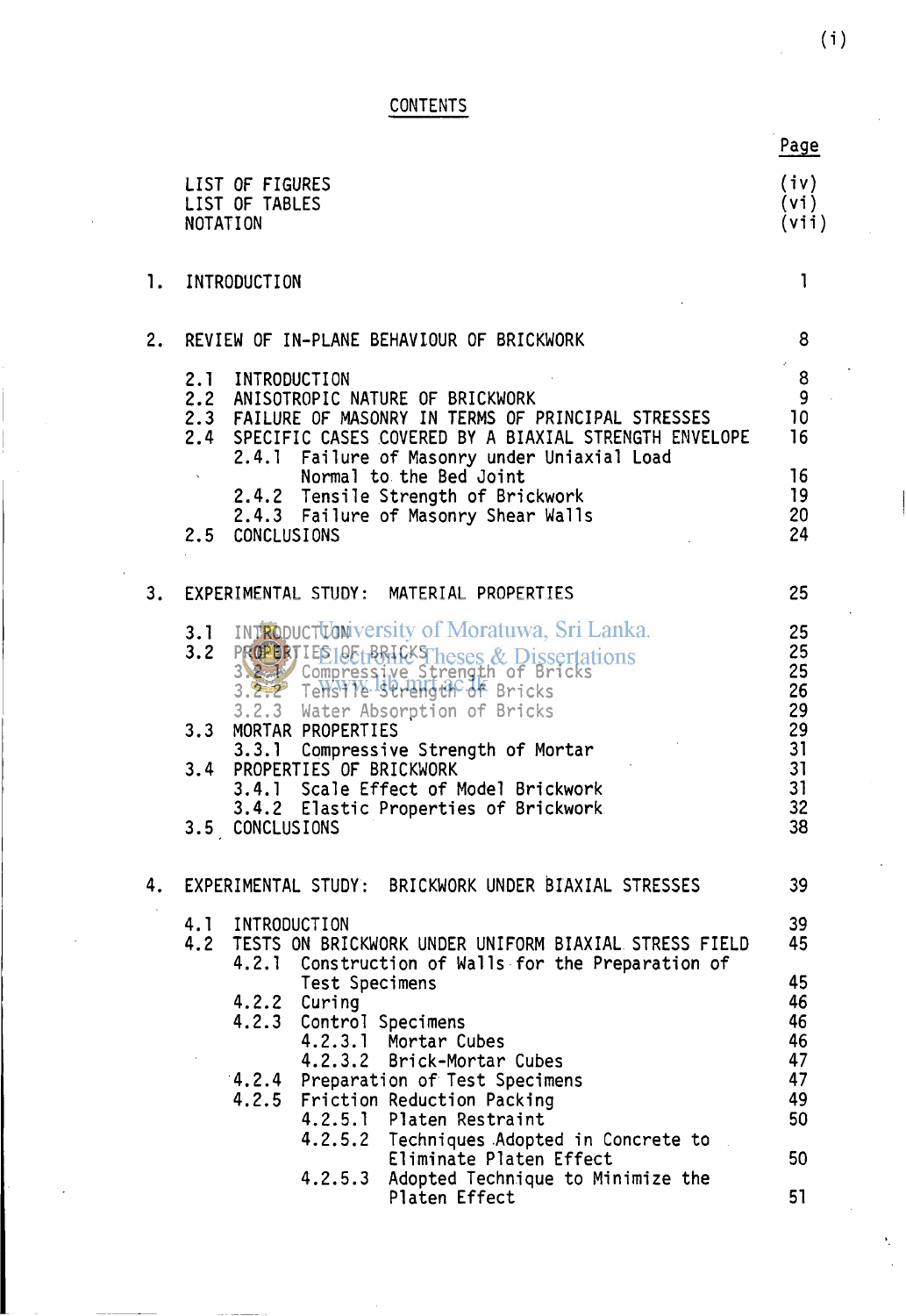(ii)

|    |     |                    |                           |                                                                                                           | Page       |
|----|-----|--------------------|---------------------------|-----------------------------------------------------------------------------------------------------------|------------|
|    |     |                    |                           | 4.2.6 Test Rig and Instrumentation                                                                        | 52         |
|    |     |                    | 4.2.6.1                   | Mechanism for Tensile Load                                                                                |            |
|    |     |                    |                           | Application and Setting up of the                                                                         |            |
|    |     |                    |                           | Specimen                                                                                                  | 52         |
|    |     |                    |                           | 4.2.6.2 Test Set up for the Application and<br>Measurement of Compressive Load                            | 54         |
|    |     |                    |                           | 4.2.7 Uniaxial and Biaxial Tests                                                                          | 56         |
|    |     |                    |                           | 4.2.7.1 Uniaxial Tension Test                                                                             | 56         |
|    |     |                    |                           | 4.2.7.2 Biaxial Tension-Compression Test                                                                  | 58         |
|    |     |                    |                           | 4.2.7.3 Uniaxial Compression Test                                                                         | 60         |
|    |     |                    |                           | 4.2.7.4 Strain Measurement                                                                                | 61         |
|    |     | 4.2.8              | Mode of Failure           |                                                                                                           | 61         |
|    |     |                    |                           | 4.2.8.1 Mode of Failure of Uniaxial Tension<br>Tests                                                      | 62         |
|    |     |                    |                           | 4.2.8.2 Mode of Failure in Uniaxial Compression                                                           |            |
|    |     |                    |                           | Tests                                                                                                     | 63         |
|    |     |                    |                           | 4.2.8.3 Mode of Failure in Biaxial Tension-                                                               |            |
|    |     |                    |                           | Compression Tests                                                                                         | 64         |
|    |     |                    |                           | 4.2.9 Tests on Control Specimens                                                                          | 70         |
|    |     |                    |                           | 4.2.10 Analysis of Experimental Results                                                                   | 72         |
|    |     |                    |                           | 4.2.11 The Influence of Shear Bond Strength to Tensile<br>Bond Strength Ratio on the Shape of the Failure |            |
|    |     |                    | Envelope                  |                                                                                                           | 75         |
|    |     |                    |                           | 4.2.12 Generalizing the Failure Envelopes                                                                 | 80         |
|    |     |                    |                           | 4.2.13 A General Failure Surface for Brickwork under                                                      |            |
|    |     |                    |                           | Uniform Biaxial Stresses                                                                                  | 81         |
|    |     |                    |                           | 4.3 TESTS ON BRIGKWARK WPFROVANDWAF ORM BAAKLAL STRESS                                                    |            |
|    |     | FIELD              |                           | 4 3 Intreduction Theses & Dissertations                                                                   | 83         |
|    |     |                    |                           |                                                                                                           | 83<br>86   |
|    |     |                    |                           | 4.3.2 Preparationnoff Specimens<br>4.3.3 Method of Load Application and Measurement                       | 87         |
|    |     |                    | 4.3.4 Test Procedure      |                                                                                                           | 87         |
|    |     |                    |                           | $-4.3.5$ Analysis of Results and Mode of Failure                                                          | 89         |
|    | 4.4 | <b>CONCLUSIONS</b> |                           |                                                                                                           | 92         |
|    |     |                    |                           |                                                                                                           |            |
| 5. |     |                    |                           | A THEORETICAL MODEL FOR THE IN-PLANE BEHAVIOUR OF BRICKWORK                                               | 94         |
|    |     |                    |                           |                                                                                                           |            |
|    | 5.1 | INTRODUCTION       |                           |                                                                                                           | 94         |
|    |     |                    |                           | 5.2 REVIEW OF PREVIOUS METHODS OF ANALYSIS                                                                | 95         |
|    |     |                    | 5.3 FINITE ELEMENT METHOD |                                                                                                           | 101        |
|    |     |                    |                           | 5.4 NON-LINEAR BEHAVIOUR OF BRICKWORK                                                                     | 102        |
|    |     |                    |                           | 5.5 THE ADOPTED FINITE ELEMENT MODEL                                                                      | 103        |
|    |     |                    |                           | 5.5.1 Displacement Function<br>5.5.2 Derivation of Element Stiffness Matrix                               | 103<br>105 |
|    |     |                    |                           | 5.5.3 Structure of the Computer Programme and                                                             |            |
|    |     |                    | Operation                 |                                                                                                           | 107        |
|    |     |                    |                           | 5.5.3.1 Explanation of Subroutines                                                                        | 108        |
|    |     |                    |                           | 5.6 TESTING THE VALIDITY OF FAILURE CRITERION USING THE                                                   |            |
|    |     |                    | ANALYTICAL MODEL          |                                                                                                           | 112        |
|    |     |                    |                           | 5.6.1 Idealization of Brickwalls                                                                          | 112        |
|    |     |                    | 5.6.2 Analytical Results  |                                                                                                           | 114        |
|    |     |                    |                           | 5.6.3 Comparison of Analytical Results with                                                               | 117        |
|    |     |                    |                           | Experimental Results<br>5.7 SENSITIVITY ANALYSIS OF THE ELASTIC CONSTANTS                                 | 112        |
|    |     | 5.8 CONCLUSIONS    |                           |                                                                                                           | 125        |
|    |     |                    |                           |                                                                                                           |            |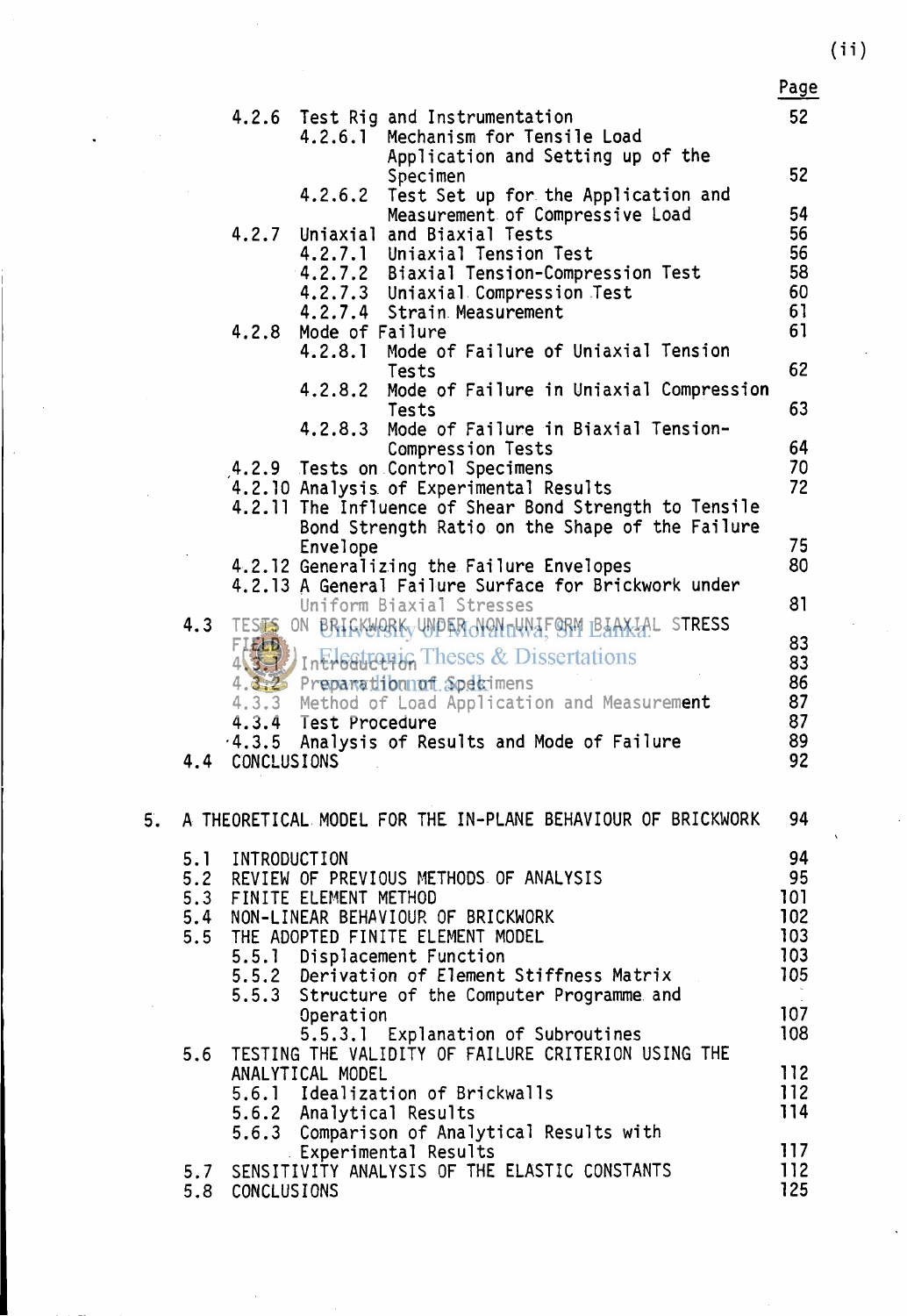$(iii)$ 

| 6. | BEHAVIOUR OF BRICK MASONRY SHEAR WALLS                                                                                                                                                                                                                                             | Page<br>127              |
|----|------------------------------------------------------------------------------------------------------------------------------------------------------------------------------------------------------------------------------------------------------------------------------------|--------------------------|
|    | 6.1<br>INTRODUCTION<br>6.2<br>LOCAL STRESS DISTRIBUTION IN A SHEAR WALL<br>6.2.1 Local Stress Distribution for Different                                                                                                                                                           | 127<br>129               |
|    | Geometrical Shapes of Shear Walls<br>The Influence of Method of Load Application<br>6.2.2                                                                                                                                                                                          | 130                      |
|    | and Boundary Conditions<br>REVIEW OF SHEAR WALL TESTS<br>6.3<br>6.3.1 Test Techniques<br>6.3.2 Shear Wall Test Results                                                                                                                                                             | 130<br>136<br>137<br>140 |
|    | INFLUENCE OF $\sigma$ ON $\tau$ - $\sigma$ y CURVE AT FAILURE<br>6.4.1 $\tau$ - $\sigma$ y Curve at Failure for Zero Value of $\sigma$ <sub>X</sub><br>6.4.2 $\tau$ - $\sigma$ y Curves for Different Values of $\sigma$ y<br>INFLUENCE OF SOME PARAMETERS WHICH AFFECT THE<br>6.4 | 143<br>149               |
|    | 6.5                                                                                                                                                                                                                                                                                | 149                      |
|    | SHEAR STRENGTH<br>6.5.1 The Influence of Panel Geometry on the                                                                                                                                                                                                                     | 153                      |
|    | Shear Strength<br>The Influence of Method of Load Application<br>6.5.2                                                                                                                                                                                                             | 155<br>158               |
|    | and Boundary Conditions on the Shear Strength<br>THE VARIATION OF PRINCIPAL TENSILE STRESS AT FAILURE<br>6.6                                                                                                                                                                       |                          |
|    | WITH NORMAL STRESS $(\sigma_{\mathbf{v}})$ in shear walls<br>6.7<br><b>CONCLUSIONS</b>                                                                                                                                                                                             | 162<br>167               |
| 7. | SUMMARY AND, CONCLUSIONS<br><b>SUMMARY</b> Electronic Theses & Dissertations<br>7.1<br>7.2 CONGLUSIONS vw. lib.mrt.ac.lk                                                                                                                                                           | 169<br>169<br>171        |
|    | <b>REFERENCES</b>                                                                                                                                                                                                                                                                  | 175                      |
|    | APPENDIX A                                                                                                                                                                                                                                                                         | A1                       |
|    | APPENDIX B                                                                                                                                                                                                                                                                         | <b>B1</b>                |
|    | APPENDIX C                                                                                                                                                                                                                                                                         | C <sub>1</sub>           |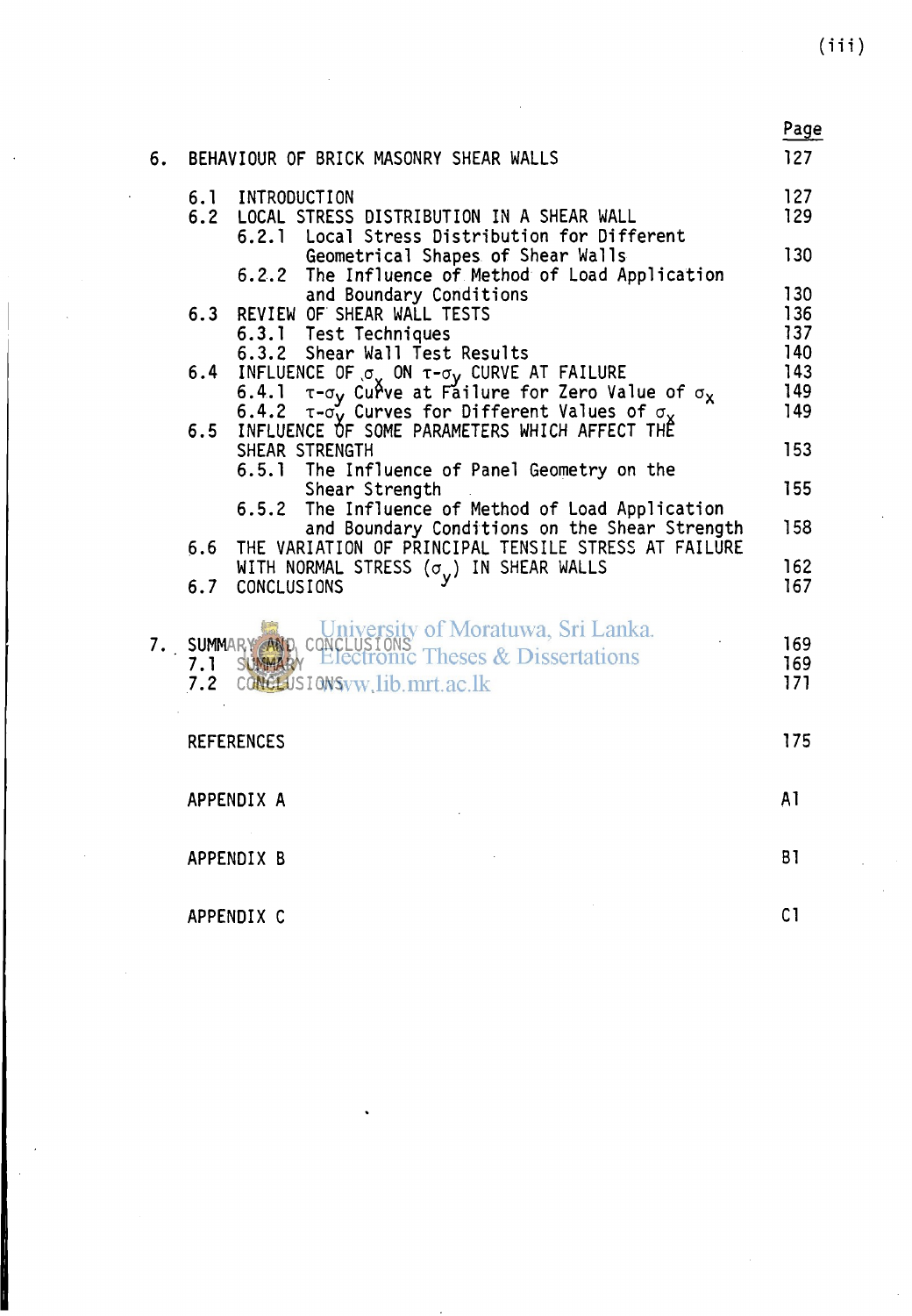|                                        |                                                                                                               | Page     |
|----------------------------------------|---------------------------------------------------------------------------------------------------------------|----------|
| Figure 2.1<br>Figure 2.2<br>Figure 2.3 | Diagonal Tension Test<br>Biaxial Tension-Tension Failure Criterion<br>Variation of Flexural Strength with Bed | 13<br>15 |
|                                        | Joint Angle                                                                                                   | 18       |
| Figure 3.1<br>Figure 3.2               | Testing of Bricks in Tension<br>Water Absorption of Bricks                                                    | 28<br>30 |
| Figure 3.3                             | Uniaxial Compression Test on Brickwork Panels                                                                 | 33       |
| Figure 3.4                             | Stress-Strain Curves in Compression for Panels                                                                |          |
| Figure 3.5                             | with Varying Bed Joint Angles<br>Horizontal-Vertical Strain Curves in                                         | 35       |
|                                        | Compression for Panels with Varying Bed Joint<br>Angles                                                       | 36       |
| Figure $4.1(a)$                        | Typical Failure Envelope for the Biaxial                                                                      | 41       |
| Figure $4.1(b)$                        | Strength of Concrete<br>Khoo-Hendry Biaxial Strength Envelope for                                             |          |
|                                        | Brick                                                                                                         | 42       |
| Figure $4.1(c)$                        | Biaxial Strength Envelope for Grouted Concrete<br>Masonry                                                     | 42       |
| Figure 4.2                             | Typical Shape of Brick-Mortar Cube                                                                            | 48       |
| Figure 4.3                             | A Walliversney Beforeasuw Cubrandiak Slaw Cut                                                                 |          |
| <b>Figure 4.4</b>                      | Speramento Theses & Dissertations<br>Pin-Joint Mechanism for Tensile Load<br>Application Int.ac.lk            | 48<br>53 |
| Figure 4.5                             | Glueing the Tensile Blocks to Test Specimen                                                                   | 53       |
| Figure 4.6                             | Uniaxial Tension Test on Brickwork                                                                            | 55       |
| Figure 4.7                             | Test Rig for Application of Compression on                                                                    | 55       |
| Figure 4.8                             | Specimens Under Biaxial Stresses<br>Tests on Brickwork with Varying Bed Joint                                 |          |
|                                        | Orientation                                                                                                   | 57       |
| Figure 4.9                             | Biaxial Tension-Compression Test                                                                              | 59       |
| Figure 4.10                            | Stresses on an Element on Bed and Perpend<br>Joints                                                           | 66       |
| Figure 4.11                            | Variation of Normal Stress at Bed and Perpend                                                                 |          |
|                                        | Joints with Varying (f <sub>c</sub> /f <sub>t</sub> ) Ratio                                                   | 68       |
| Figure 4.12                            | Tension Test on Brick-Mortar Cubes                                                                            | 71       |
| Figure 4.13                            | Biaxial Strength Curves for Brick Panels for                                                                  |          |
| Figure 4.14                            | Different Bed Joint Orientations<br>Biaxial Strength Curves                                                   | 73<br>76 |
| Figure 4.15                            | Failure Criterion for Joint Failure                                                                           | 76       |
| Figure 4.16                            | Influence of τ <sub>ο</sub> /t <sub>o</sub> Ratio on the Biaχial                                              |          |
|                                        | Strength at Low Compression ( $\theta = 45^{\circ}$ )                                                         | 79       |
| Figure 4.17                            | Influence of $\tau_0/t_0$ Ratio on the Biaxial                                                                |          |
|                                        | Strength at Low Compression ( $\theta$ = 67.5 <sup>0</sup> )                                                  | 79       |
| Figure 4.18                            | Idealized Biaxial Strength Curves for                                                                         | 82       |
| Figure 4.19                            | <b>Brickwork</b><br>Failure Surface for Brickwork Under Biaxial                                               |          |
|                                        | <b>Stresses</b>                                                                                               | 84       |
| Figure 4.20                            | Shear Wall Test                                                                                               | 88       |
| Figure 4.21                            | Average Shear Stress vs. Normal Stress at                                                                     |          |
|                                        | Failure for Shear Walls.                                                                                      | 91       |

 $\ddot{\phantom{a}}$ 

 $\sim$   $\sim$ 

(iv)

 $\sim$ 

 $\sim 10^{-1}$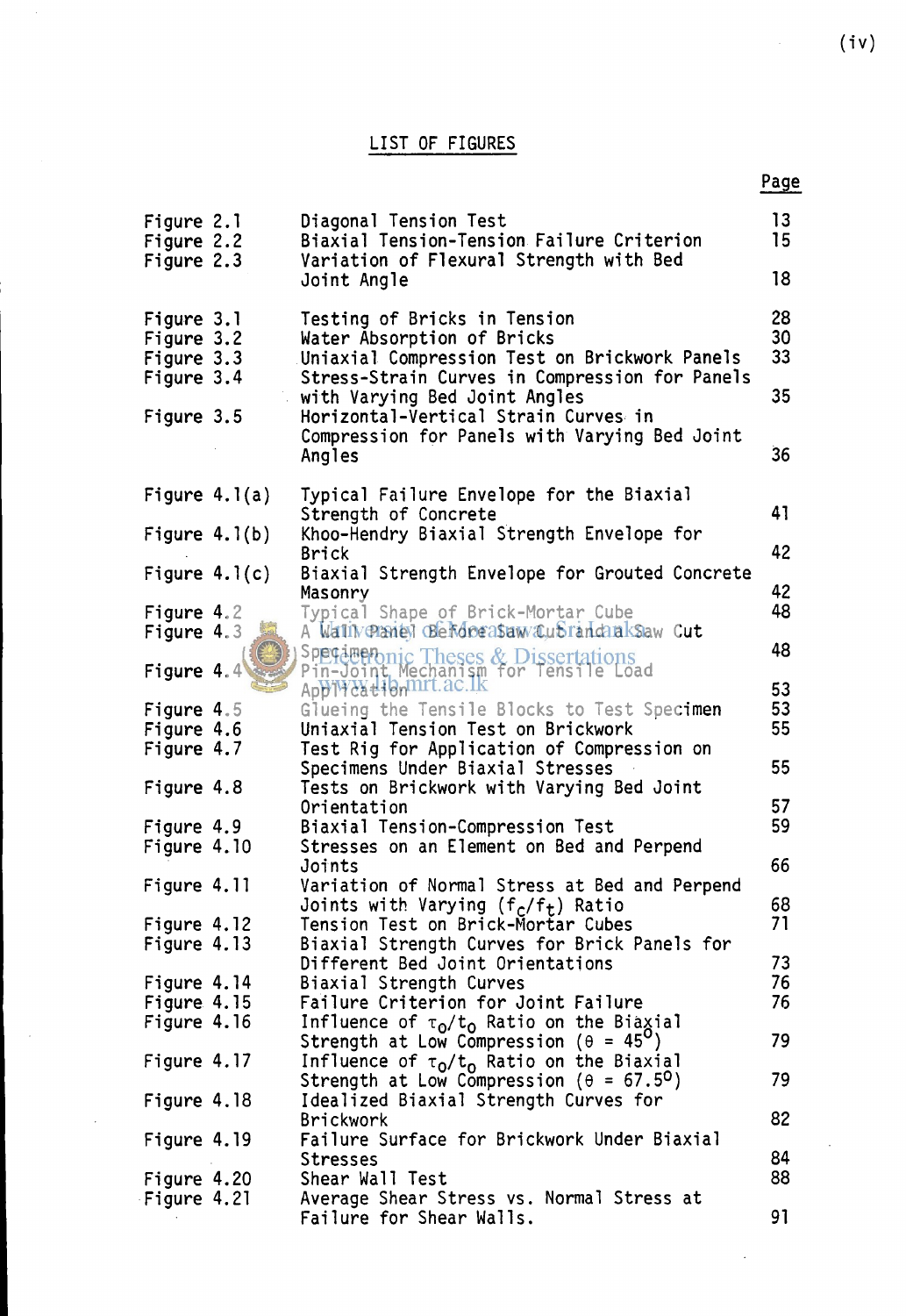| ×<br>×<br>٦ |  |
|-------------|--|
|-------------|--|

| Figure 5.1<br>Figure 5.2<br>Figure 5.3<br>Figure 5.4<br>Figure 5.5<br>Figure 5.6<br>Figure 5.7<br>Figure 5.8 | Typical Finite Element Subdivision<br>Flow Diagram of the Computer Model<br>An Idealized Shear wall for Analysis<br>Crack Propagation in Shear Walls<br>A Probable Failure Surface for Brickwork<br>Under Biaxial Compression<br>Shear Stress- Normal Stress Envelopes for<br>Shear Walls<br>Predicted and Experimental Crack Patterns<br>for Shear Walls<br>A Brickwall Under Racking Shear and<br>Compression (A diagram referes to table<br>5.1 and $5.2$ ) | 104<br>109<br>113<br>115<br>118<br>119<br>121<br>123 |
|--------------------------------------------------------------------------------------------------------------|----------------------------------------------------------------------------------------------------------------------------------------------------------------------------------------------------------------------------------------------------------------------------------------------------------------------------------------------------------------------------------------------------------------------------------------------------------------|------------------------------------------------------|
|                                                                                                              |                                                                                                                                                                                                                                                                                                                                                                                                                                                                |                                                      |
| Figure 6.1                                                                                                   | Influence of Panel Geometry on the Stress<br>Distribution in Shear Walls                                                                                                                                                                                                                                                                                                                                                                                       | 131                                                  |
| Figure 6.2                                                                                                   | Shear Test Specimens Under Different Load                                                                                                                                                                                                                                                                                                                                                                                                                      |                                                      |
|                                                                                                              | Conditions                                                                                                                                                                                                                                                                                                                                                                                                                                                     | 133                                                  |
| Figure 6.3                                                                                                   | Influence of the Test Technique on the<br>Stress Distribution on Shear Walls                                                                                                                                                                                                                                                                                                                                                                                   | 135                                                  |
| Figure 6.4                                                                                                   | Test Techniques for the Determination of                                                                                                                                                                                                                                                                                                                                                                                                                       |                                                      |
| Figure 6.5                                                                                                   | "Masonry" Shear Strength<br>Shear Wall Test Results Presented by                                                                                                                                                                                                                                                                                                                                                                                               | 138                                                  |
|                                                                                                              | Different Investigators                                                                                                                                                                                                                                                                                                                                                                                                                                        | 141                                                  |
| Figure 6.6                                                                                                   | The Stresses on a Small Element in a Shear                                                                                                                                                                                                                                                                                                                                                                                                                     | 144                                                  |
| Figure 6.7                                                                                                   | Wall<br>FatilikersHiterfiMoratubra.corMasonkg.in Terms                                                                                                                                                                                                                                                                                                                                                                                                         |                                                      |
|                                                                                                              | of Leandrac Tages & Dissertations                                                                                                                                                                                                                                                                                                                                                                                                                              | 147                                                  |
| Figure $6.8$                                                                                                 | Failure Griterîon pro Brick Masonry in <b>Terms</b><br>of t and d <sub>y</sub> (dx = 0.0) - Enlarged scale                                                                                                                                                                                                                                                                                                                                                     | 148                                                  |
| Figure 6.9                                                                                                   | τ-σy Interaction for Different Values of θ                                                                                                                                                                                                                                                                                                                                                                                                                     | 151                                                  |
| Figure 6.10                                                                                                  | T-dy Failure Criterion for Varying Values                                                                                                                                                                                                                                                                                                                                                                                                                      | 152                                                  |
| Figure 6.11                                                                                                  | of $\sigma_{\mathbf{v}}$<br>Predicted Failure Modes for Shear Walls                                                                                                                                                                                                                                                                                                                                                                                            |                                                      |
|                                                                                                              | Having Different Wall Lengths                                                                                                                                                                                                                                                                                                                                                                                                                                  | 156                                                  |
| Figure 6.12                                                                                                  | Variation of Shear Strength with Panel<br>Geometry ( $\sigma_{n}$ = 1.0 N/mm <sup>2</sup> )                                                                                                                                                                                                                                                                                                                                                                    | 157                                                  |
| Figure 6.13                                                                                                  | Predicted Failure Modes for Shear Wall                                                                                                                                                                                                                                                                                                                                                                                                                         |                                                      |
|                                                                                                              | Specimens Subjected to Different Loading<br>Techniques                                                                                                                                                                                                                                                                                                                                                                                                         | 160                                                  |
| Figure 6.14                                                                                                  | Determination of Diagonal Tensile Strength                                                                                                                                                                                                                                                                                                                                                                                                                     |                                                      |
|                                                                                                              | of Brickwork                                                                                                                                                                                                                                                                                                                                                                                                                                                   | 163                                                  |
| Figure 6.15                                                                                                  | Interaction Between Principal Diagonal<br>Tension and Vertical Stress                                                                                                                                                                                                                                                                                                                                                                                          | 165                                                  |
| Figure $6.16$                                                                                                | Interaction Between Principal Diagonal                                                                                                                                                                                                                                                                                                                                                                                                                         |                                                      |
|                                                                                                              | Tension and Vertical Stress (Enlaged scale)                                                                                                                                                                                                                                                                                                                                                                                                                    | 166                                                  |

 $\hat{\mathcal{A}}$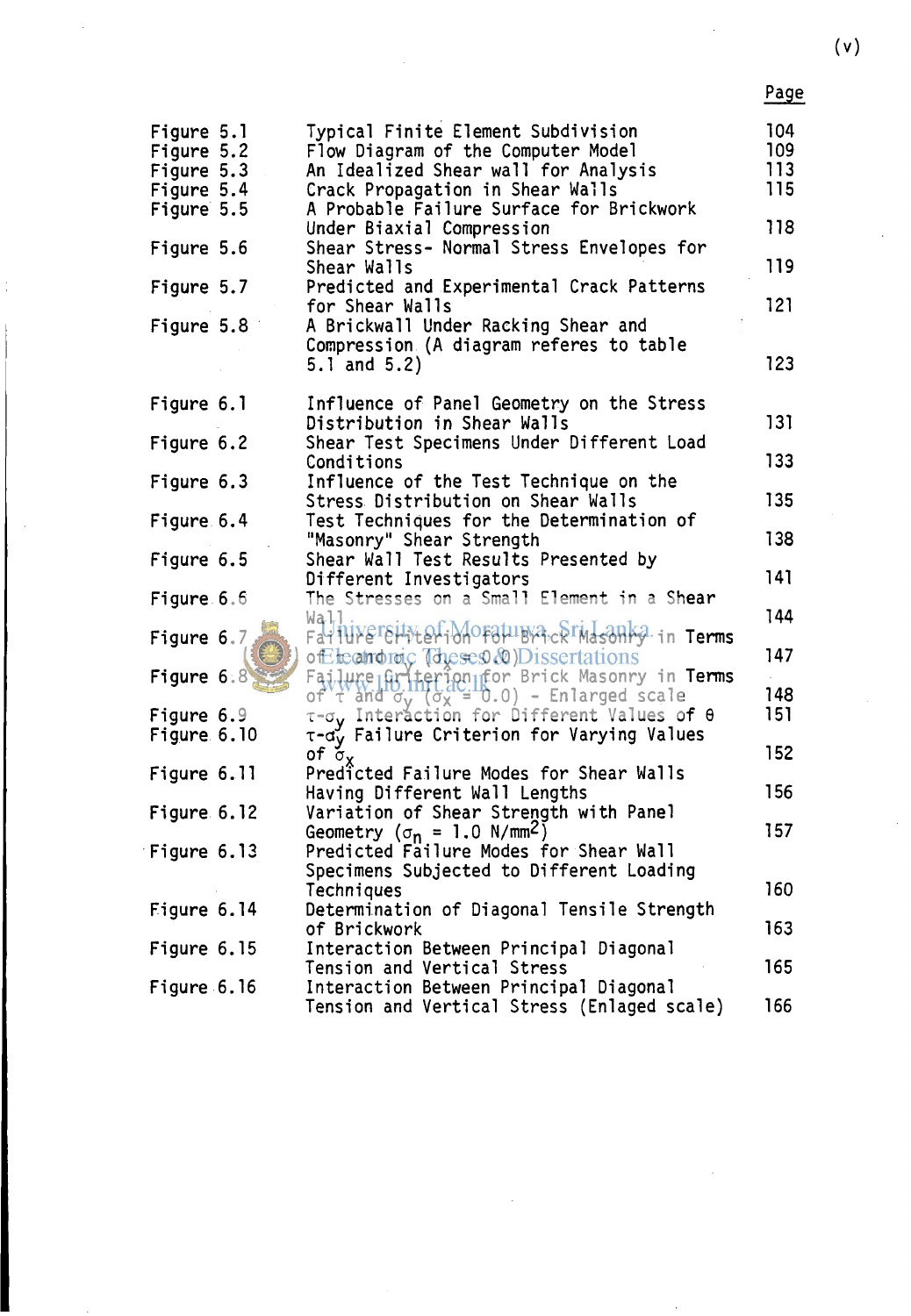## LIST OF TABLES

|                                     |                                                                                                         | Page     |
|-------------------------------------|---------------------------------------------------------------------------------------------------------|----------|
| TABLE 3.1<br>TABLE 3.2<br>TABLE 3.3 | Dimensions of Bricks<br>Physical Properties of Bricks<br>Elastic Modulus and Poisson's Ratio for        | 26<br>27 |
|                                     | <b>Brickwork</b>                                                                                        | 37       |
| TABLE 3.4                           | Elastic Modulus and Poisson's Ratio for<br>Brickwork (Chinwah's Results)                                | 37       |
| TABLE 4.1                           | The Values of $f_c/f_t$ Ratios at which the<br>Normal Stress at Bed and Perpend Joints<br>Equal to Zero | 67       |
| TABLE 5.1                           | Calculated Stresses Along XX* in a Shear                                                                | 123      |
| TABLE 5.2                           | Wall for Different Values of Elastic Modulus<br>Calculated Stresses Along XX* in a Shear                |          |
|                                     | Wall for Different Values of Poisson's Ratio                                                            | 124      |
| TABLE 6.1                           | Critical Stresses for Different Test<br><b>Techniques</b>                                               | 161      |
| TABLE 6.2                           | Average Stresses at Initiation of Failure                                                               |          |
|                                     | Under Different Loading Techniques                                                                      | 161      |
|                                     | University of Moratuwa, Sri Lanka.                                                                      |          |



Electronic Theses & Dissertations www.lib.mrt.ac.lk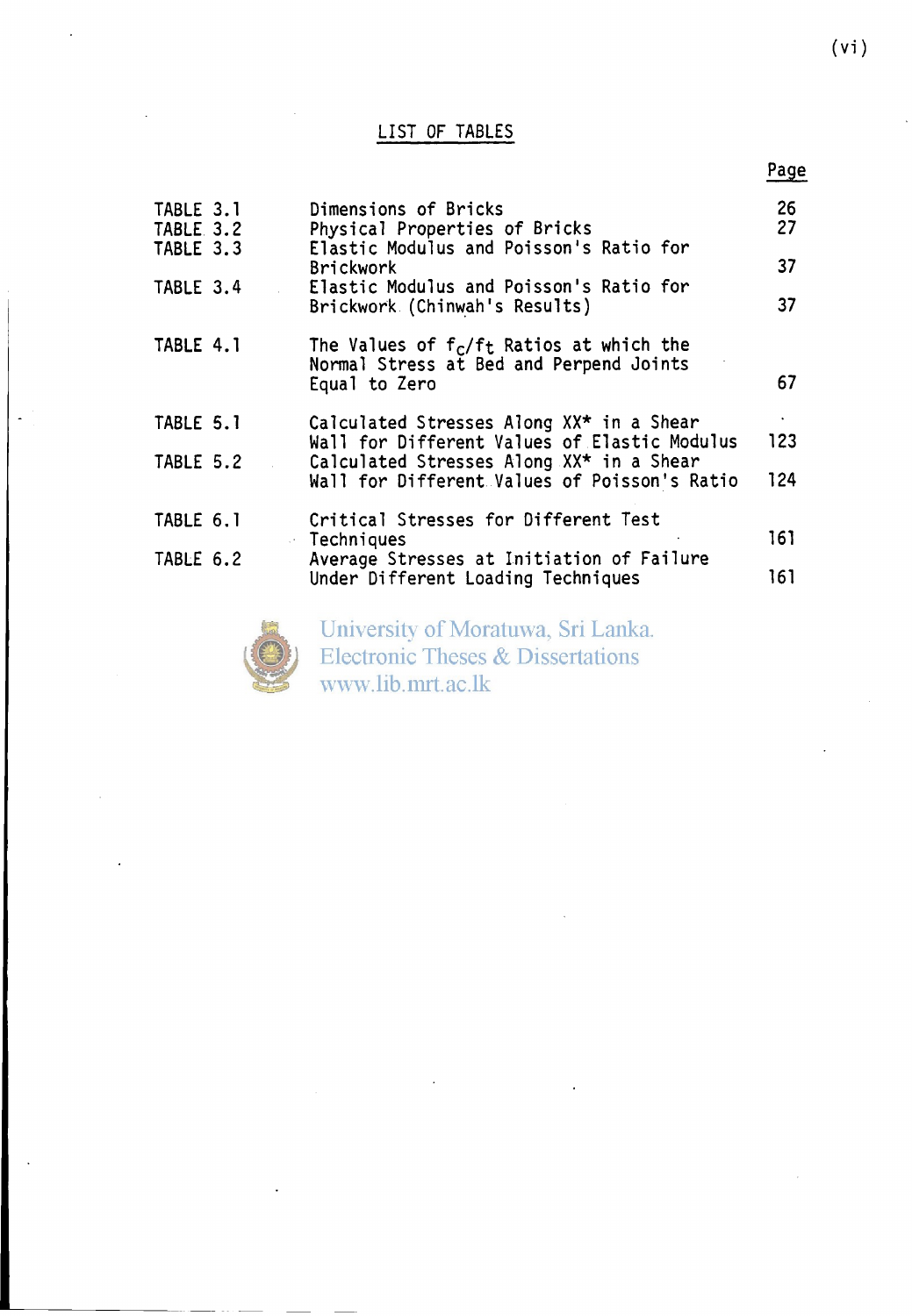### NOTATIONS

Each symbol used in the text is explained where it first appears. However, a summary of frequently used symbols is also presented below for convenience.

- Note: (1) The following general terminology has been adopted:
	- { } denotes a column vector
	- [ ] denotes a row vector, or rectangular or square matrix
	- [ ]' denotes the transpose of a matrix or a column vector.

(2) The notation adopted in the computer programme is Elestrania These & Dissertations<br>www.lib.mrt.ac.lk

| $\sigma$ <sub>1</sub>       | Major principal stress                                      |
|-----------------------------|-------------------------------------------------------------|
| $\sigma_{2}$                | Minor principal stress                                      |
| $\sigma_{\mathbf{t}}$       | Principal tensile stress at failure                         |
| $\sigma_{\bf n}$            | Average compressive stress at the brick-mortar interface    |
| $\sigma_{\rm N}$            | Stress normal to the brick-mortar interface                 |
| $\sigma_{NB}$               | Normal stress at the bed joints                             |
| $\sigma_{\textsf{NP}}$      | Normal stress at the perpend joints                         |
| $\sigma_{x}$ , $\sigma_{y}$ | Local stresses parallel to x and y directions (parallel     |
|                             | to bed joints and perpendicular to bed joints respectively) |
| $\tau_{\mathbf{o}}$         | Initial shear bond strength at the brick-mortar interface   |
| τ                           | Local shear stress                                          |
| $\tau_{av}$                 | Average shear stress at the brick-mortar interface          |
| $t_{\rm o}$                 | Tensile bond strength at the brick-mortar interface         |
| $\theta$                    | Direction of $\sigma_1$ relative to the bed joint direction |
| $f_c$                       | Principal compressive stress                                |
| $f_t$                       | Principal tensile stress                                    |
| $f_m$                       | Compressive strength of masonry                             |
| $f_{\text{td}}$             | Diagonal tensile strength of brickwork                      |
| $f_{\mathsf{bt}}$           | Flexural tensile strength of brick unit                     |